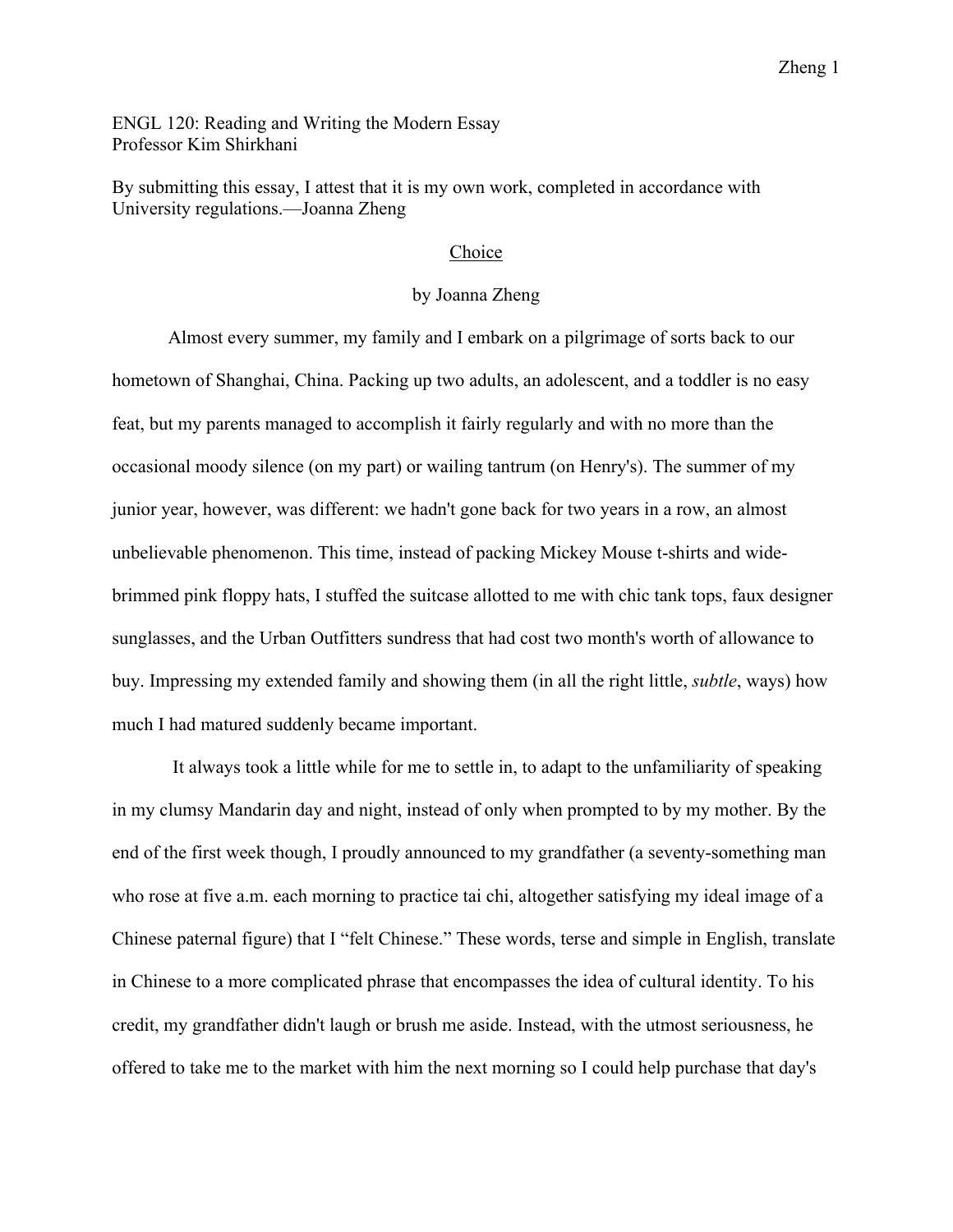Zheng 2

food.

The next morning, chest puffed up with pride, I carefully chose my most stylish outfit, matched to perfection by a pair of strappy purple heels. If my grandfather felt any skepticism or disbelief at the sight of my appearance, he hid it well, donning his tattered brown jacket with his usual unshakeable gravity.

The first cold blast of reality struck me as we made our way down the last flights of stairs, into the entryway where rows of bikes stood neatly in their racks. As I fumbled with the keys, trying to unlock the old-fashioned chain (had modern padlock technology really not reached Shanghai yet?), I realized that I had no idea how to ride a bicycle in heels. Sure, the toe of the shoe rested against the front of the pedal, but what about that stiletto? Did one hook it into the criss-cross pattern of the pedal? Did one simply leave it dangling over the back, like an unwanted, useless tail? I finally settled on the latter option, after contemplating all the horrible possibilities of falling off of a bicycle with my heel stuck in the pedal. The roads were muddy with filth and dirt from the rain of the night before, and my attention was completely focused on simultaneously avoiding potholes, mud puddles, and the other cyclists on the street. The splashes of mud ruining my new skirt, which would normally have been a catastrophe of the first order, paled in comparison to the thought of being run over by a huge garbage truck. I had always prided myself on being a good multitasker, but navigating through the streets of Shanghai was enough to befuddle over the most compartmentalized of thinkers.

Among the hundreds of people milling around the street market in mundane working clothes, my sequined top and conspicuously bright heels identified me as an outsider before I even opened my mouth to speak. Almost immediately, the putrid stench of cold fish and seafood assailed my nostrils, the smell strong enough to make my eyes water. "No fish today," my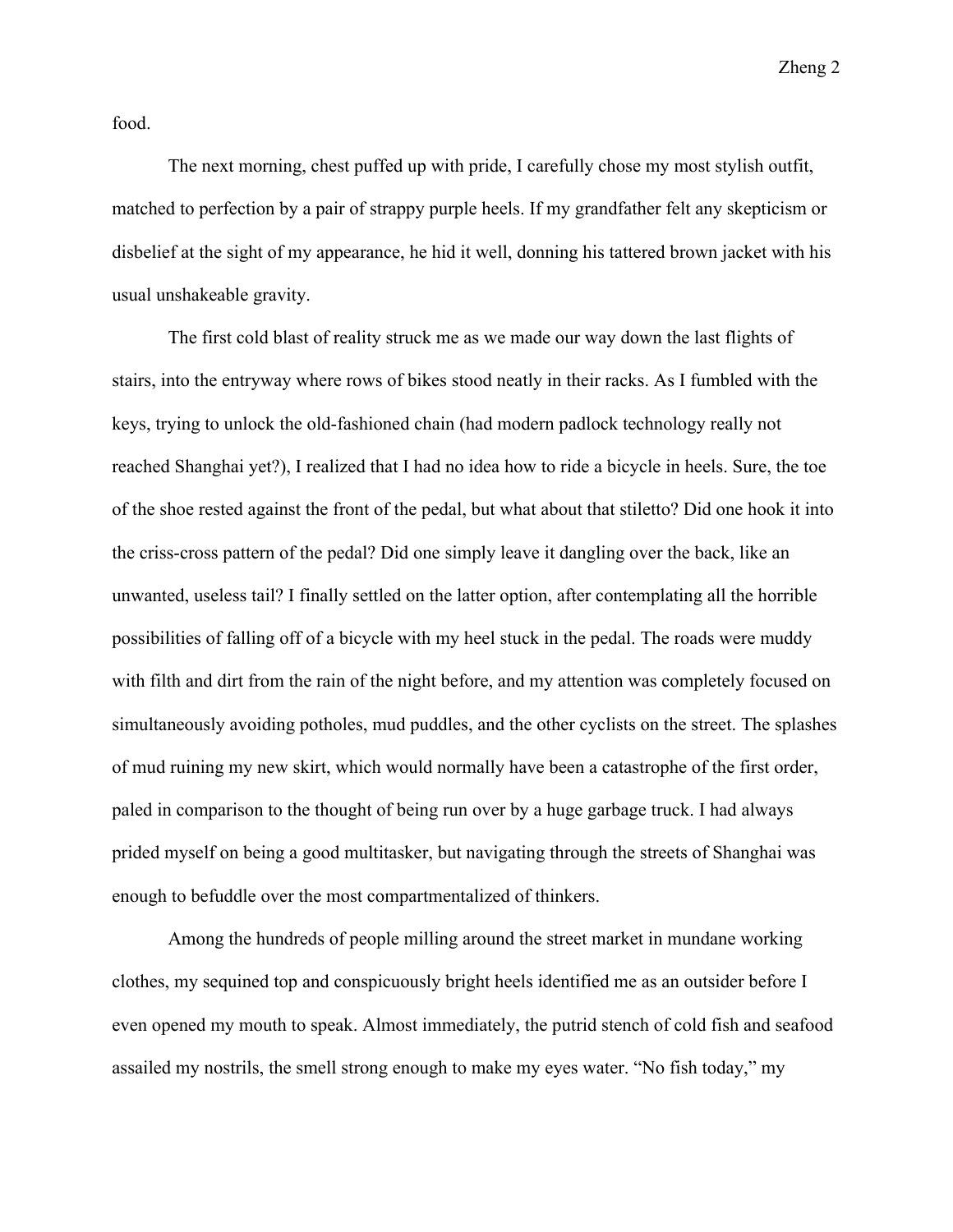grandfather informed me, pushing through the crowd towards the vegetables. Never had I been more grateful for my little brother's aversion to seafood.

The vendors concealed quiet chuckles behind their hands as I tottered by, occasionally gripping the side of some grimy table for support. Trying to keep up with my grandfather as he walked rapidly from table to table, issuing crisp demands for vegetables in a no-nonsense tone, was already enough of a challenge. Speaking or formulating coherent responses would have been practically impossible, and as for actually helping select--

"What do you think of these melons?" my grandfather's voice interrupted my thoughts. I stared blankly at him for a few seconds before my mind registered the question, at which point an involuntary "Oh!" popped out of my mouth. "They're good," I mumbled, not even glancing at the fruits on the table. Instead, my eyes settled on the vendor's greasy apron, which bore patches of splattered fruit and clumps of dirt. Almost involuntarily, they traveled up the pudgy arm, over the ill-concealed smirk on his face, up to the dull sheen of his oiled hair, his demeanor expressing his opinion of me better than any words.

"The beautiful girl is right," Oily Vendor purred, gesturing to the melons. "These are fresh, ripe, and sweet. Why not buy some?" My grandfather nodded his assent, then looked at me. "Why don't you pick out one?"

Panic gripped my mind, not dissimilar to the feeling people get in nightmares when they are about to be crunched to pieces between the jaws of a powerful shark, or face a final written completely in Swahili. At that moment, I would gladly have taken on either the shark or the Swahili rather than pick out a melon in front of my grandfather and the condescending vendor. As I watched warily, Oily Vendor picked up a melon from the side of the table, tapping it with the edge of a dirt-crusted fingernail. "How about this one?"